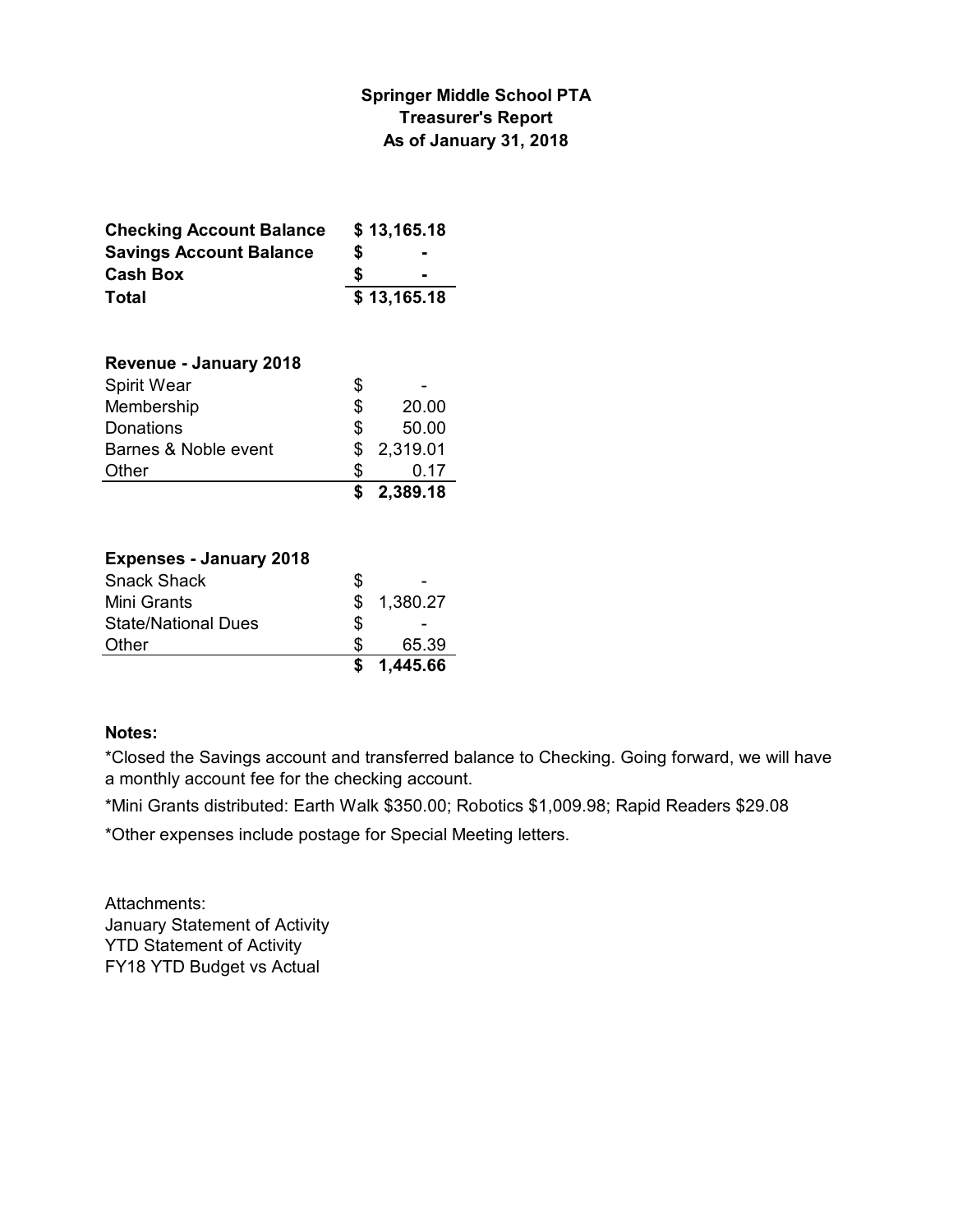# Springer Middle School PTA

#### STATEMENT OF ACTIVITY

January 2018

|                                            | TOTAL      |
|--------------------------------------------|------------|
| Revenue                                    |            |
| Donations                                  |            |
| Donations                                  | 50.00      |
| <b>Restaurant Nights</b>                   | 2,319.01   |
| <b>Total Donations</b>                     | 2,369.01   |
| Interest                                   | 0.17       |
| Membership                                 | 20.00      |
| <b>Total Revenue</b>                       | \$2,389.18 |
| <b>GROSS PROFIT</b>                        | \$2,389.18 |
| Expenditures                               |            |
| Mini Grants                                | 1,380.27   |
| <b>Operating Expense</b>                   |            |
| Office/General Administrative Expenditures | 65.39      |
| <b>Total Operating Expense</b>             | 65.39      |
| <b>Total Expenditures</b>                  | \$1,445.66 |
| NET OPERATING REVENUE                      | \$943.52   |
| NET REVENUE                                | \$943.52   |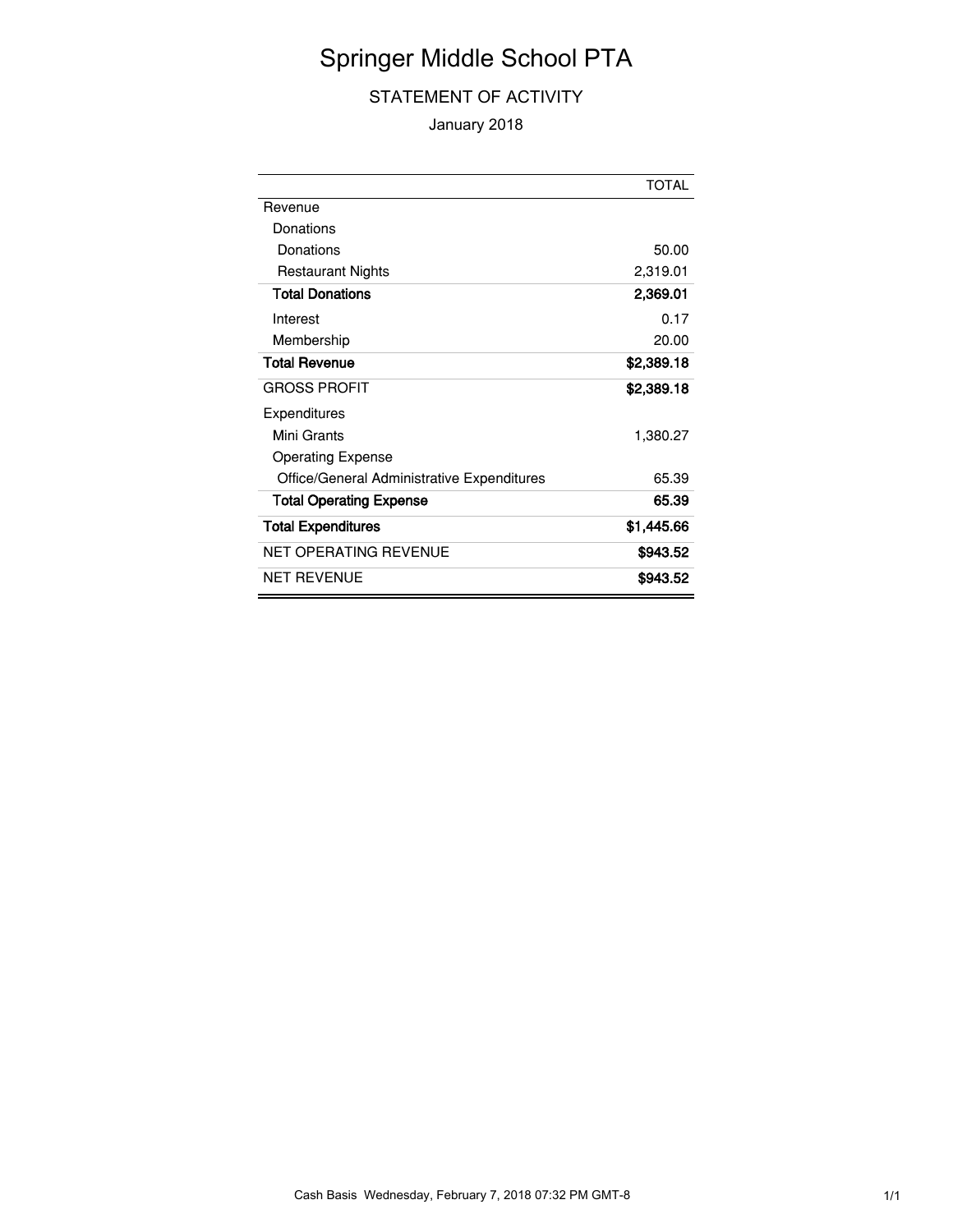# Springer Middle School PTA

### STATEMENT OF ACTIVITY

July 2017 - January 2018

|                                            | <b>TOTAL</b> |
|--------------------------------------------|--------------|
| Revenue                                    |              |
| 60th Anniversary Revenue                   | 305.00       |
| Card Processing Fee Offset                 | 16.50        |
| Donations                                  |              |
| <b>Amazon Smile Donation</b>               | 64.18        |
| Donations                                  | 156.00       |
| <b>Restaurant Nights</b>                   | 2,816.27     |
| <b>Total Donations</b>                     | 3,036.45     |
| Interest                                   | 1.18         |
| Membership                                 | 1,720.00     |
| Snack Shack Income                         | 1,192.50     |
| Spirit Wear Income                         | 4,923.00     |
| <b>Total Revenue</b>                       | \$11,194.63  |
| <b>GROSS PROFIT</b>                        | \$11,194.63  |
| Expenditures                               |              |
| 60th Anniversary Expenses                  | 630.60       |
| Mini Grants                                | 3,752.13     |
| <b>Operating Expense</b>                   |              |
| <b>Banking Fees</b>                        | 12.00        |
| Insurance                                  | 215.00       |
| Legal & Professional Fees                  | 200.00       |
| Office/General Administrative Expenditures | 319.94       |
| <b>Square Fees</b>                         | 20.75        |
| State/Federal PTA Obligation               | 722.50       |
| <b>Total Operating Expense</b>             | 1,490.19     |
| <b>Snack Shack Expense</b>                 | 690.23       |
| Spirit Wear Expense                        | 3,470.90     |
| <b>Teacher Appreciation Events</b>         | 540.53       |
| <b>Total Expenditures</b>                  | \$10,574.58  |
| <b>NET OPERATING REVENUE</b>               | \$620.05     |
| <b>NET REVENUE</b>                         | \$620.05     |